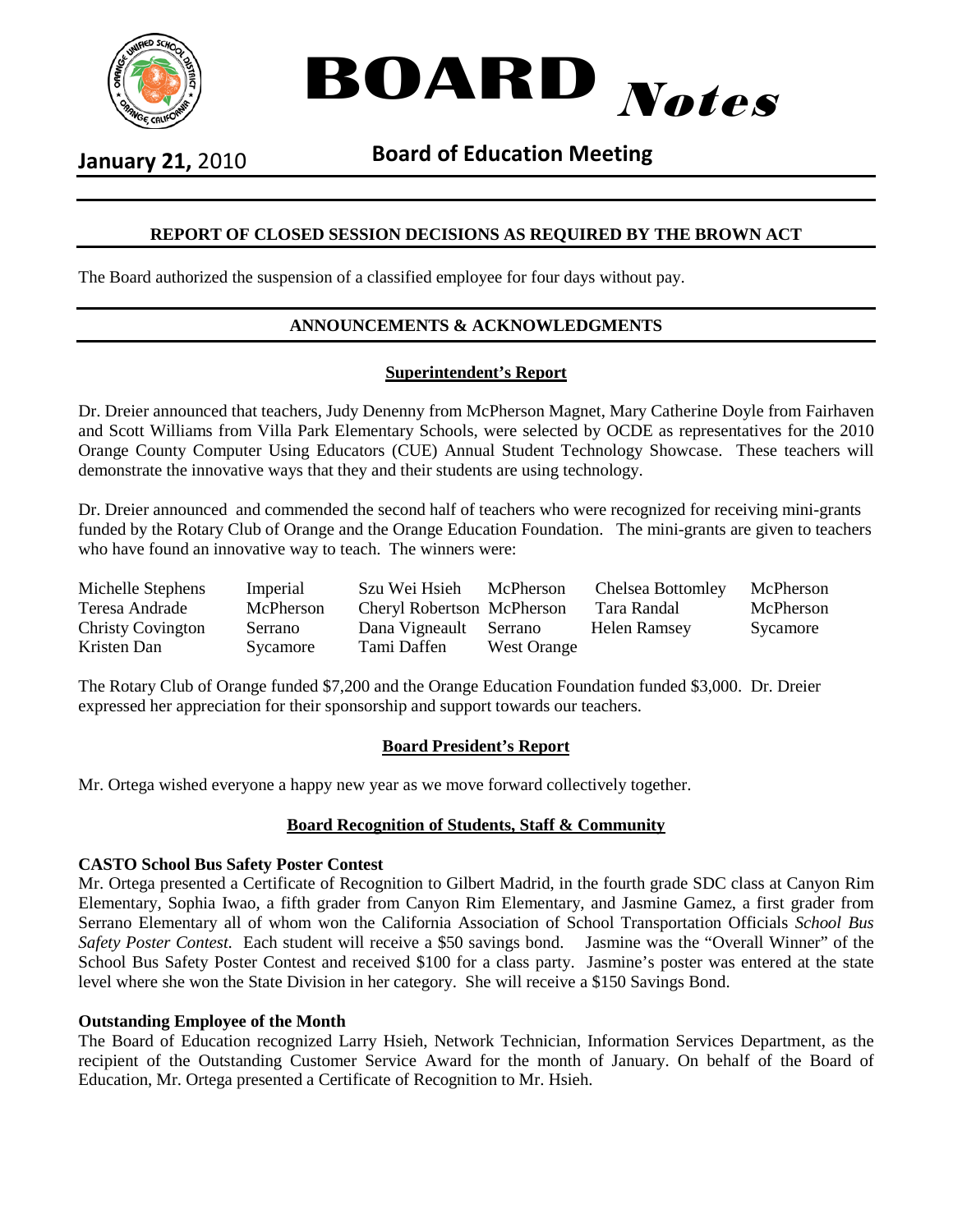



# **January 21,** 2010 **Board of Education Meeting**

# **State of the School Report – School Updates**

The SACBE representatives gave brief updates regarding activities, academics, testing and sports. Breona Mandel was introduced as Richland's new SACBE representative, replacing Diana Gonzales. Collier Beardsley from Villa Park High School was not present for the meeting.

# **ACTION ITEMS**

#### **Student Calendar 2010-2011**

The student calendar for 2010-11 was approved and reflects the schedule and savings of the "modified" traditional track student calendar which was approved for the previous school year. The length of the student Thanksgiving break is the only notable change over the current 2009-10 calendar.

#### **Memorandum of Understanding between the District and California School Employees Association, Chapter 67, for 2009-10 Re-Opener Negotiations**

The Memorandum of Understanding was approved and concludes re-opener negotiations between the District and the California School Employees Association (CSEA), Chapter 67, for the 2009-10 school year. The MOU reduces the number of compensated workdays for employees represented by CSEA, Chapter 67.

#### **Amendment to Employment Agreement between the Board of Education and the Superintendent Regarding Term**

The term of the Superintendent's current Agreement for Employment is from August 1, 2008 through July 31, 2011. The Board of Education took action to authorize a second amendment for the purpose of extending the term of the Superintendent's Agreement for Employment to June 30, 2013. This action does not propose to increase the compensation of the Superintendent.

#### **Legislative Coalition – 2010 Platform**

The Board of Education approved the proposed 2010 Legislative Platform. The Platform, as follows, will be submitted to the legislature in Sacramento in March.

- 1. Support legislation that extends categorical flexibility beyond the 2012-2013 sunset date.
- 2. Promote legislation that would address the substantial cost to school districts in responding to charter school applications, as required by law.
- 3. Support legislation that prevents the reduction of school district Revenue Limits to offset the costs of specific or categorical programs.
- 4. Support legislation that provides ADA funding for online classes.

#### **Resolution No. 17-09-10: Authorization to Submit Revised Conflict of Interest Code to the Orange County Board of Supervisors for Approval**

The Orange County Board of Supervisors has adopted standardized disclosure categories and made them available to all districts in Orange County. The District's current Conflict of Interest Code was amended to include the County's standardized disclosure categories.

# **INFORMATION ITEMS**

#### **Presentation of Energy Star Recognition**

Orange Unified School District has been recognized with the Energy An overview of the recognition was presented and the bronze Energy Star Label plaques were awarded to qualifying schools.